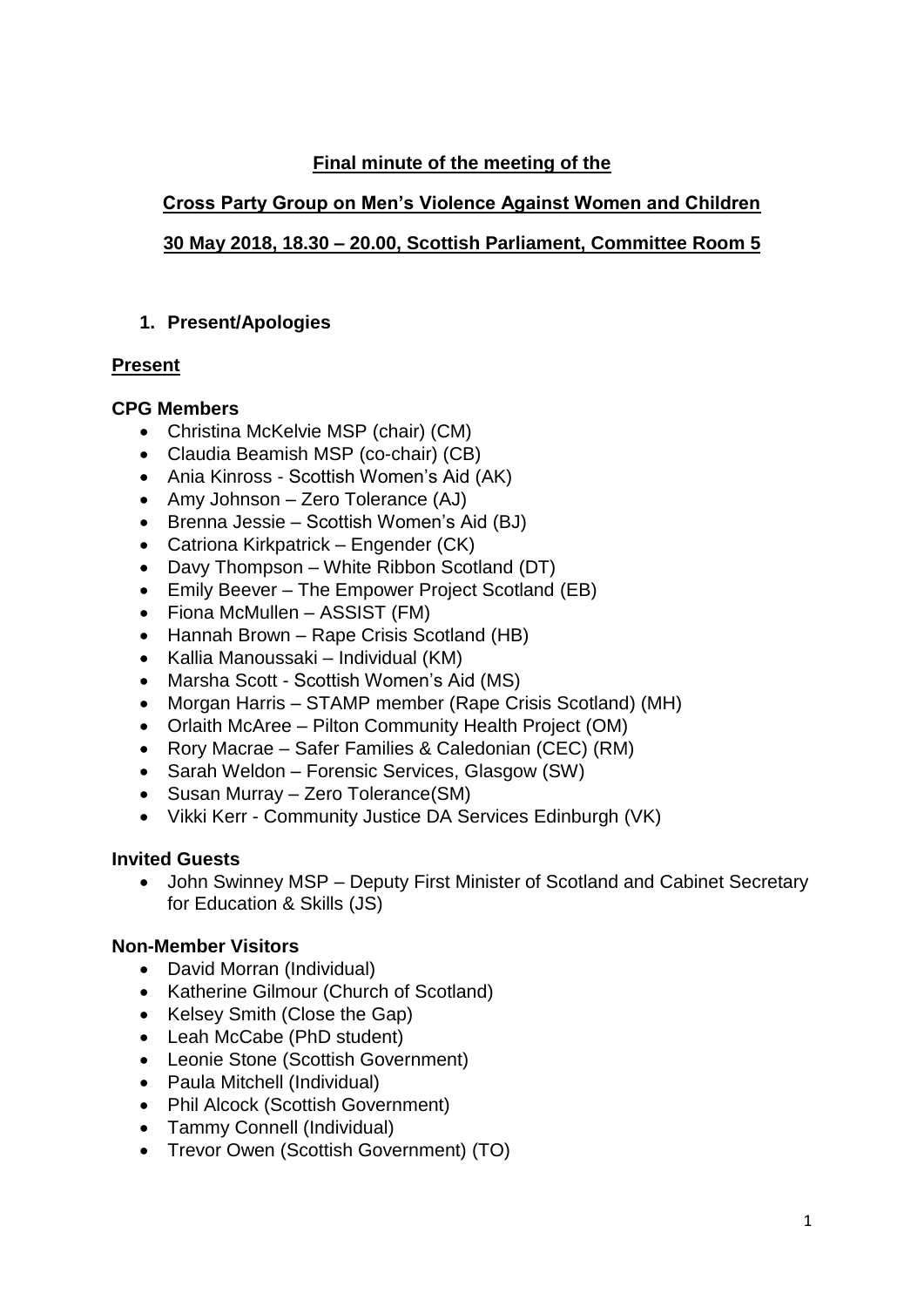### **Apologies**

- Claire Baker MSP
- John Finnie MSP
- Ann Hayne NHS Lanarkshire (EVA Services)
- George Eckton Individual
- Jan Macleod Women's Support Project
- Katie Scott The Empower Project Scotland
- Kirsty Pate Community Justice DA Services Edinburgh
- Lily Greenan Individual
- Linda Rodgers Edinburgh Women's Aid & EDDACS
- Louise Johnson Scottish Women's Aid
- Melanie McCarry Strathclyde University
- Sandie Barton Rape Crisis Scotland

#### **2. Thematic session: VAWG in Education Settings**

A. VAWG in school settings – presentation by Morgan Harris (STAMP/RCS) and Hannah Brown (RCS) – see Appendix 1 attached.

The presentation was followed by few comments: CM praised the RCS and ZT's Whole School Approach project, having seen it in action in a school in her constituency. JS would like to see more compatibility between the rhetoric and the reality of schools' commitment. The culture of behaviour shouldn't only be a slogan on a poster, it should be felt and observed in students' experiences and behaviour. JS added that he recognises that VAWG in school settings has an impact on students' attainment. MS asked whether there's any commitment to embed the WSA in teachers' training. HB said that the model has been amended through consultations with schools. However, the uncertainties around the project include what "concrete" tools/information can be given to schools; the future project partners and the methods of embedding the WSA. AJ added that the WSA Advisory Group is also looking at the project's sustainability.

- B. Gender Equality in Early Years presentation by Amy Johnson (ZT) see Appendix 2 attached.
- C. VAWG in Pre-qualification training presentation by Amy Johnson (ZT) see Appendix 2 attached. MS concluded the presentation by reading out an email from Professor John Devaney apologising for not attending and offering to work with SWA to develop core curriculum around domestic abuse for social work and other pre-qualification training. MS confirmed SWA's commitment to work with JD and promised to report back to CPG on progress. – see Appendix 3 attached.
- D. Address by Deputy First Minister

JS commented that he thought it was clear from the presentations that there's a need for improved prevention work and a wider culture change. He will take away from the session the importance of next steps reflecting the right approach to addressing VAWG and gender inequality in education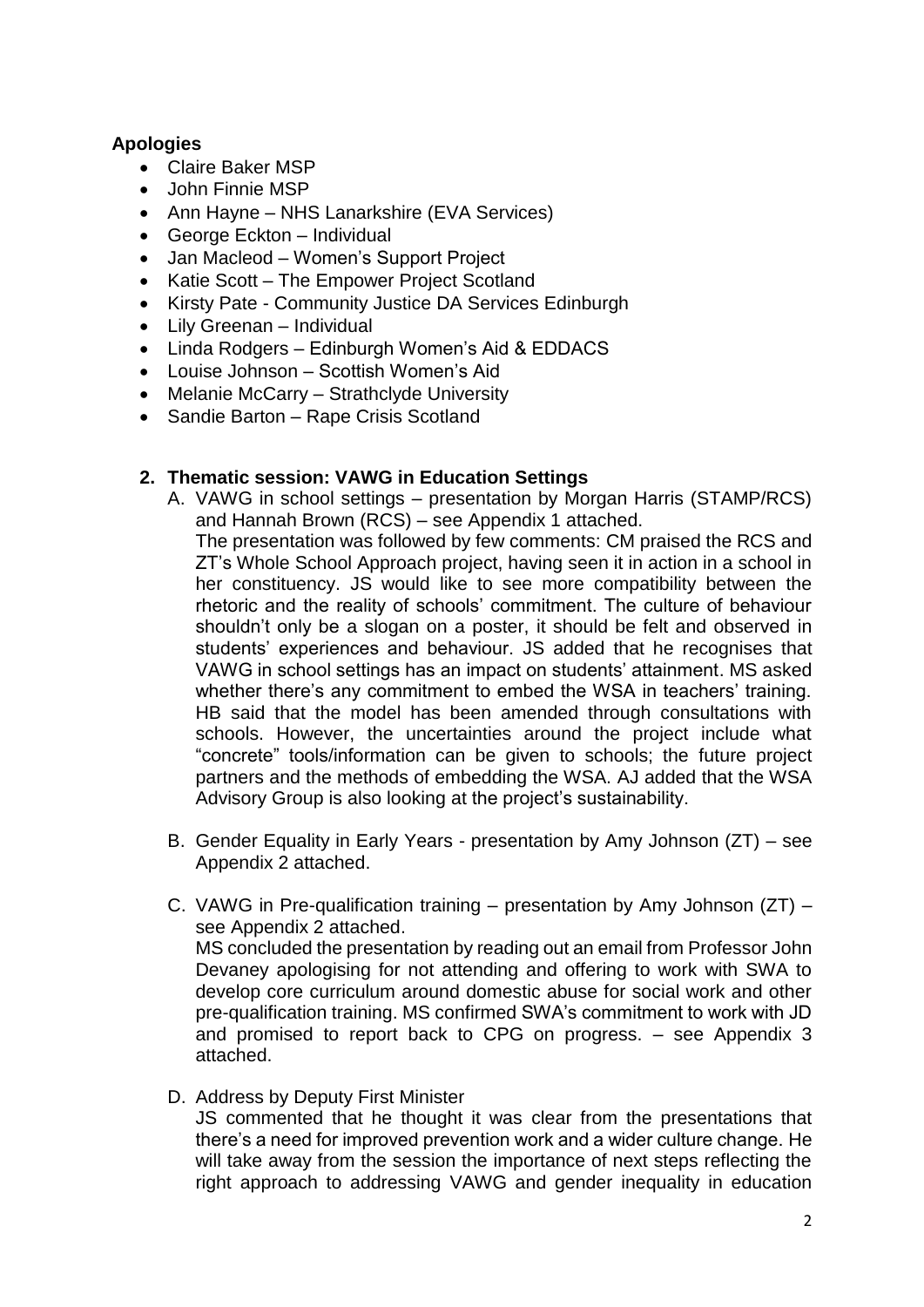settings. There's also a great opportunity to tackle gender stereotypes in recruitment, particularly in the upcoming expansion of the child care work force. With career advice/pathways being another area of concern, JS would like to see more work done to tackle occupational segregation and to ensure the focus of advice to young people remains on the aspirations of young people. Overall, JS is committed to reflecting the values of gender equality in the education system and is optimistic about aligning the findings and recommendations of the sector with the Curriculum for Excellence. JS would be happy to discuss further and invites representatives of the CPG to meet and discuss how to best translate the recommendations into actions.

#### **3. Cross-Party Group business**

- A. Action points from the thematic session: The group discussed agreeing a set of actions to be forwarded to the Cabinet Secretary and officials.
	- Claudia Beamish MSP remarked that the lack of mandatory training on VAWG meant that "discretionary" requirements in educational settings meant that education systems often avoid addressing the issue of VAWG.
	- MS pointed out the link between rigid belief systems around gender and domestic abuse in perpetrators of domestic abuse and remarked that all parts of the educational system have responsibilities to address.
	- AJ pointed out that where there's excellent work happening in Early Years settings, there's no official recognition process, and also no incentive for other providers to follow suit.
	- DT talked about White Ribbon Status Toolkit, and how it was used by the Glasgow Kelvin College to achieve the White Ribbon Status.
	- MS summed up the responses, by accentuating that despite some pockets of excellence, the provision is very patchy.
	- TO pointed to the [letter of guidance](http://www.sfc.ac.uk/web/FILES/AboutUs/SFC_letter_of_guidance_2018-19.pdf) to Scottish Funding Council, written by Shirley-Anne Somerville MSP, Minister for Further Education, Higher Education and Science.
	- EB pointed to the UN Convention of Children's Rights as an important marker and the fact that its values should be embedded in Scots Law.
	- CK suggested that a better evidence gathering of GBV in schools is needed. CB proposed adding the data to the national performance framework.

MS suggested that SWA work with ZT to draft a set of actions to forward to the Cabinet Secretary. The draft will be shared for the group to comment on, before forwarding it to DFM.